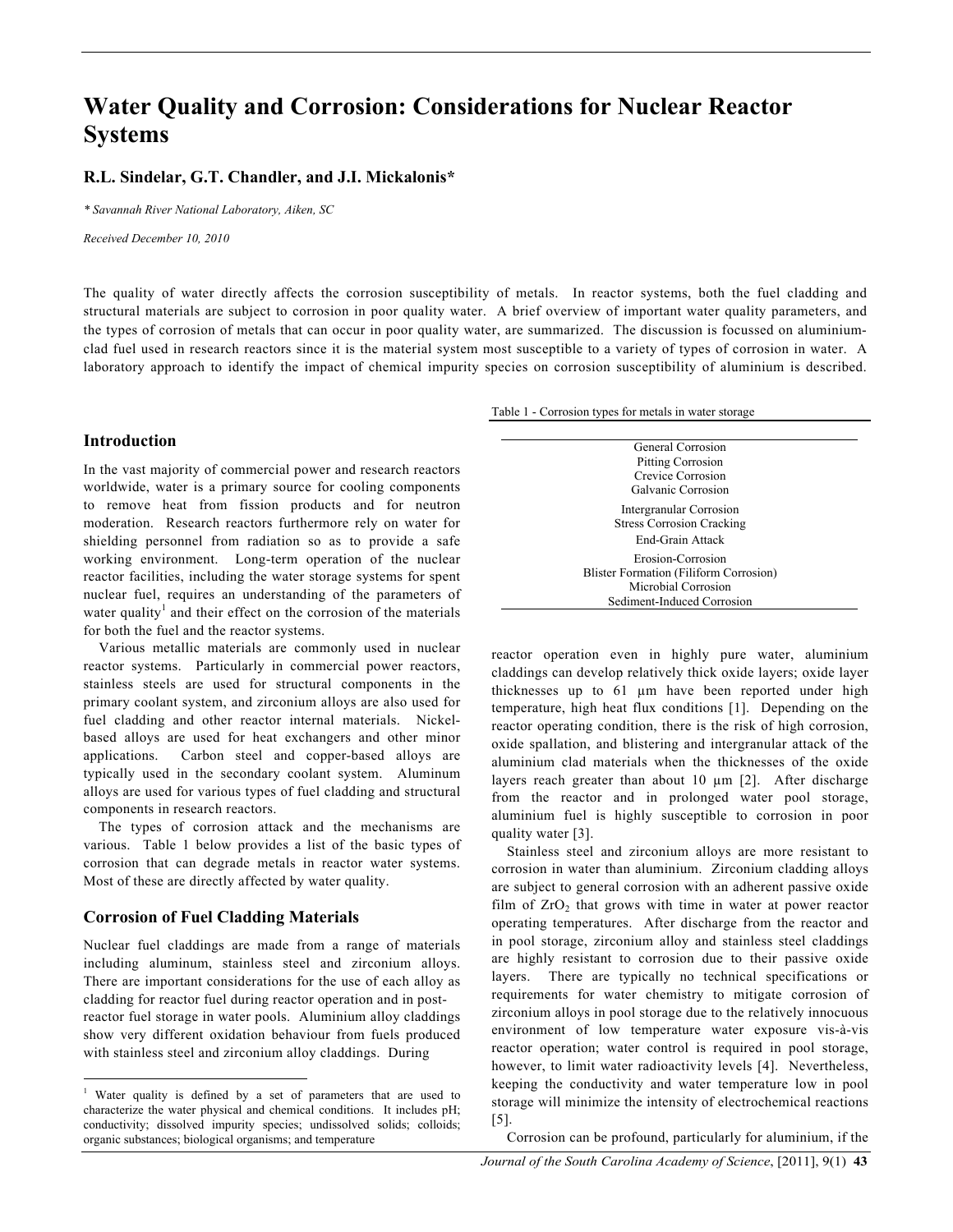water quality deteriorates from a fully demineralized condition. Water deterioration can occur for various reasons: utilization of poor quality water source; incorporation of environmental dirt; biological activity; ionic species and corrosion products from other materials in the system. Since water quality deteriorates, maintenance of good water quality is a key feature of reactor maintenance programs, and is essential to achieve optimum fuel performance either in the reactor core during reactor operation, or in the spent fuel storage pool, after the fuel is discharged from the reactor.



Fig. 1 Aluminum-based, aluminum-clad spent nuclear fuel in moderately degraded condition post-irradiation and storage in a basin with poor water quality (~80-170 µS/cm during storage) storage conditions. The photographs show (a) corrosion product evidence of pitting corrosion attack and crevice corrosion attack; and (b) evidence of galvanic attack with the two different aluminum alloys coupled at the location of the fuel plate and side structural plate [SRNL photographs]

There are some documented cases<sup>2</sup> of aluminium clad spent fuel, used in research reactors, which have been in water storage for more than 40 years and remain in pristine condition. In other cases, pitting corrosion occurs after a few years of storage in low quality water, which lead to the release of radioactivity to a storage pool [6, 7]. Figure 1 show an example of moderately corroded fuel due to storage in poor

quality water. The pitting attack in the cladding over the fuel core region had led to leakage of radioactivity from the fuel into the water.

## **Water Quality**

The pH and conductivity are the two foremost parameters used in characterizing the quality of the water. Pure water has low conductivity, but weakly conducts electric current indicating the presence of ions, i.e.  $H^+$  and OH, the dissociated water molecule. At  $25^{\circ}$ C,  $10^{-5}$ % of the water molecules are ionized and pure water has a pH value of 7. However, this is only the case for an entirely isolated volume of water. In most cases water is exposed to an atmosphere with a certain composition like air. Components from the atmosphere will be taken up (dissolved) in the water and subsequently react with it. A prominent air component is  $CO<sub>2</sub>$ , which dissolves and reacts with water according to the reactions starting with (1), the equilibrium between  $CO<sub>2</sub>$  in air and dissolved in water:

| $CO2(g) = CO2(1)$                                                     | (1) |
|-----------------------------------------------------------------------|-----|
| $CO2$ (1) + H <sub>2</sub> O (1) = H <sub>2</sub> CO <sub>3</sub> (1) | (2) |
| $H_2CO_3 + H_2O = H_3O^+ + HCO_3^-$                                   | (3) |
| $HCO_3$ <sup>+</sup> $H_2O = H_3O^+ + CO_3^{2}$                       | (4) |

The ultimate effect of  $CO<sub>2</sub>$  uptake by the water from the atmosphere is formation of more  $H^+$ , with consequent lowering of the pH to 5.7 for the present atmospheric concentration of approximately 300 ppm  $CO<sub>2</sub>$ . The case of  $CO<sub>2</sub>$  uptake is a good illustration of an interaction between water and its environment which has a significant impact on its composition. The ultimate pH is then the product of a series of reactions, the number of the reactions being a function of the number of species present. The capacity of a system to restore equilibrium is commonly referred to as the buffering capacity.

As stated, pure water has low conductivity, the ability to carry an electric current. The concentration of dissolved ionic species, other than the  $H^+$  and OH<sup>-</sup> already present, determines the water conductivity. The more anions and cations contained in water, the more electricity is carried, and the higher is the conductivity. Each ion makes a contribution to the total conductivity of the aqueous solution. The molar conductivity, **Λ**, defined as the conductivity (in S/cm) divided by the molar concentration of the ion in the solution, is one parameter used to estimate the overall conductivity. Table 2 gives the molar conductivity for some ions important for water quality control in research reactors.

Conductivity of water is reduced by adding, to the original bulk, water with lower concentrations of non- $H_2O$  ionic species, or circulating the water through a water purification system, in which these ionic species are removed from the water. Addition of any chemical solution to the reactor cooling water may lead to activation with consequent increase in radiation dose. Continuous or frequent measurement of the conductivity is a good method to detect sudden or gradual increase in the bulk concentration of ionic species and is used to asses whether the water quality favours corrosion.

 <sup>2</sup> The Receiving Basin for Offsite Fuel at the Savannah River Site maintained excellent water quality throughout its 40 years of operation. No incidence of significant corrosion degradation of aluminum fuel occurred in this storage system.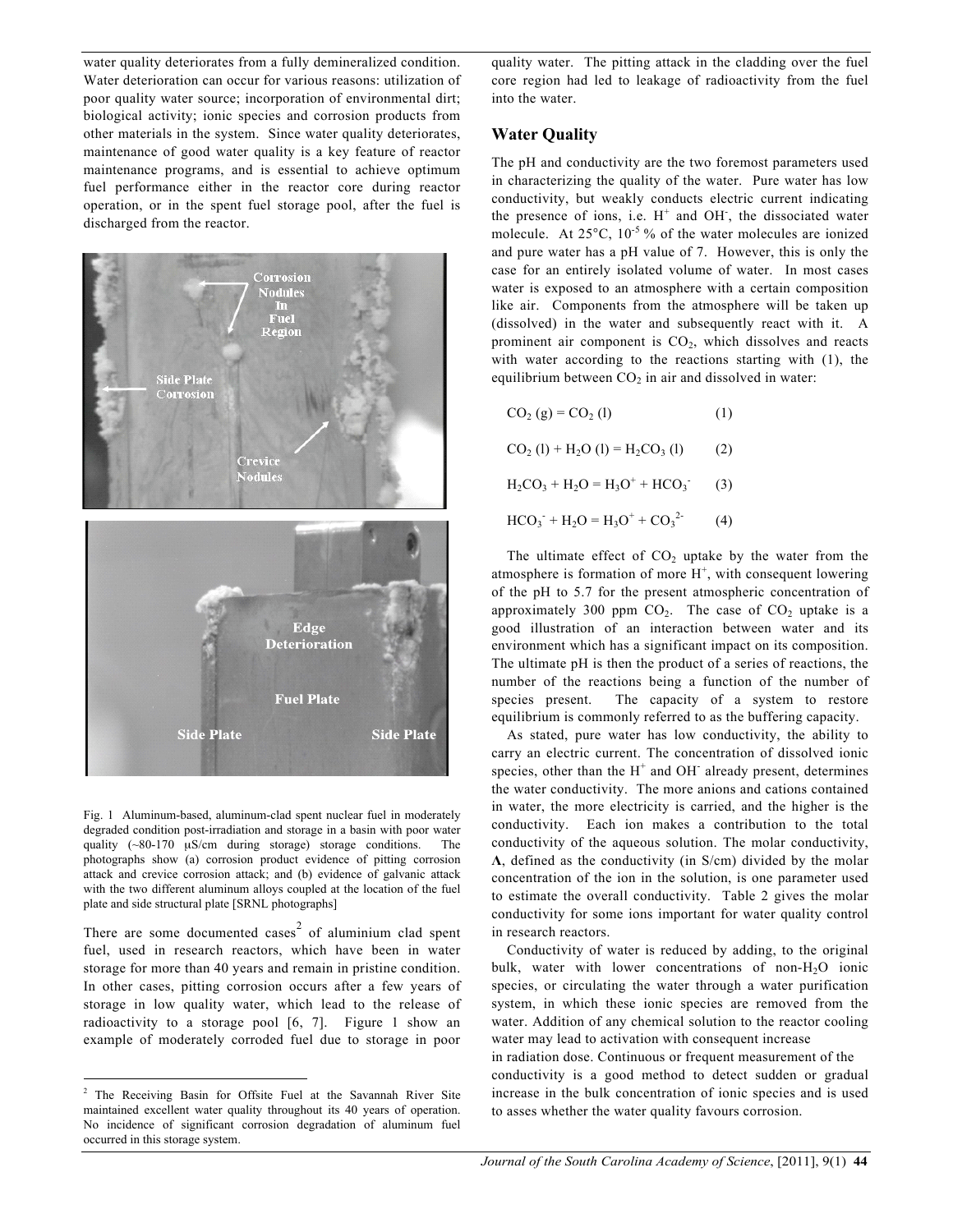\* Considering infinite dilution and temperature equal to 25°C

| Ion                  | $\Lambda$ [(S/cm)/(mol/cm <sup>3</sup> )] |
|----------------------|-------------------------------------------|
| $Cl-$                | 76.3                                      |
| NO <sub>2</sub>      | 71.8                                      |
| NO <sub>3</sub>      | 71.4                                      |
| HSO <sub>3</sub>     | 58                                        |
| $SO_4^2$             | 80                                        |
| HCO3 <sup>-</sup>    | 44.5                                      |
| OH <sup>-</sup>      | 198                                       |
| $\operatorname{H}^+$ | 349.6                                     |
| $\mbox{K}^+$         | 73.5                                      |
| $Na+$                | 50.1                                      |

Considering that pH and conductivity are based on ion concentrations, as expected, there is a correspondence between the two values. Figure 2 shows the relation between conductivity and pH, considering the presence of hydrochloric acid in pure water. Although the pH value of water is an indication of the quality of water, a low conductivity is a more reliable indication for low corrosivity. A solution of 0.01 molar KCl will have a pH value comparable to ultrapure water, but will have a conductivity of about 15 mS  $cm^{-1}$ .

Aluminum is amphoteric; its oxyhydroxides are not stable and will dissolve more readily at pH levels below about 4 and above about 10 at 25°C, when compared to pH levels within that range. At a pH between approximately 4.5 and 7, and with water conductivity below 1  $\mu$ S.cm<sup>-1</sup>, corrosion of aluminum is minimal.

#### **Corrosion of Aluminum – Water Quality Limits**

Pitting of the aluminium clad fuel and target materials in wet basin storage is the main mechanism of corrosion in basins around the world [6]. Pitting is an extremely localized form of corrosion in which metal is removed preferentially over very small areas on the surface to develop small cavities, or "pits". The attack is generally limited to extremely small areas, while the remaining surface is relatively unaffected. The pits usually start at small points on the surface and enlarge with time. This enlargement of the surface area of a pit is usually small in comparison with its increase in depth and volume [9]. The hydrated aluminium oxide  $(Al_2O_3 \cdot H_2O)$  produced during pitting has a much larger volume than the corroded metal and therefore the aggregate corrosion product from a pit is seen as a small white nodule (see Figure 1).

Through previous work and operating experience at the Savannah River Site storage basins, it has been shown that the presence of certain ionic species (e.g. chloride), as well as high water conductivity, causes extensive fuel corrosion attack. This experience led to the establishment of water chemistry limits that are in force for the fuel storage basin at the site.



Fig. 2. Relation between conductivity and pH for an aqueous solution with HCl.

This experience base was also used, in major part, in the development of a new guide for water quality management practices for reactor operators worldwide. This guide [3] was prepared through a technical consultancy with the International Atomic Energy Agency.

Electrochemical tests were conducted to investigate the effects of exposure of aluminum cladding alloys to a range of ion levels as an approach to establish optimal water chemistry limits [10, 11]. Cyclic polarization testing was used to perform accelerated corrosion testing on coupons of 6061 and 1100 aluminum.  $E_{corr}$  was measured and used to evaluate the potential impact of the water chemistry on the pitting of the material. Cyclic polarization studies were performed on Al1100 and Al6061 coupons under a range of solution conditions. Figure 3 shows the cyclic polarization results for Al6061 obtained at several water chemistries. The results indicate that the chloride ion, even at low concentrations,



Fig. 3. Cyclic polarization results from Al6061 coupons in water chemistries [11]

strongly promotes corrosion of the aluminum fuel alloys. Service experience has also shown that the chloride ion is the most deleterious specie in water that promotes pitting corrosion. The results in Figure 3 also suggest that sulphate, at these concentrations, may mitigate the effects of the chloride specie. Results from Al1100 tests show that nitrate may inhibit the effects of the chloride specie. The inhibiting effect of these species is not however credited nor are chemistry controls